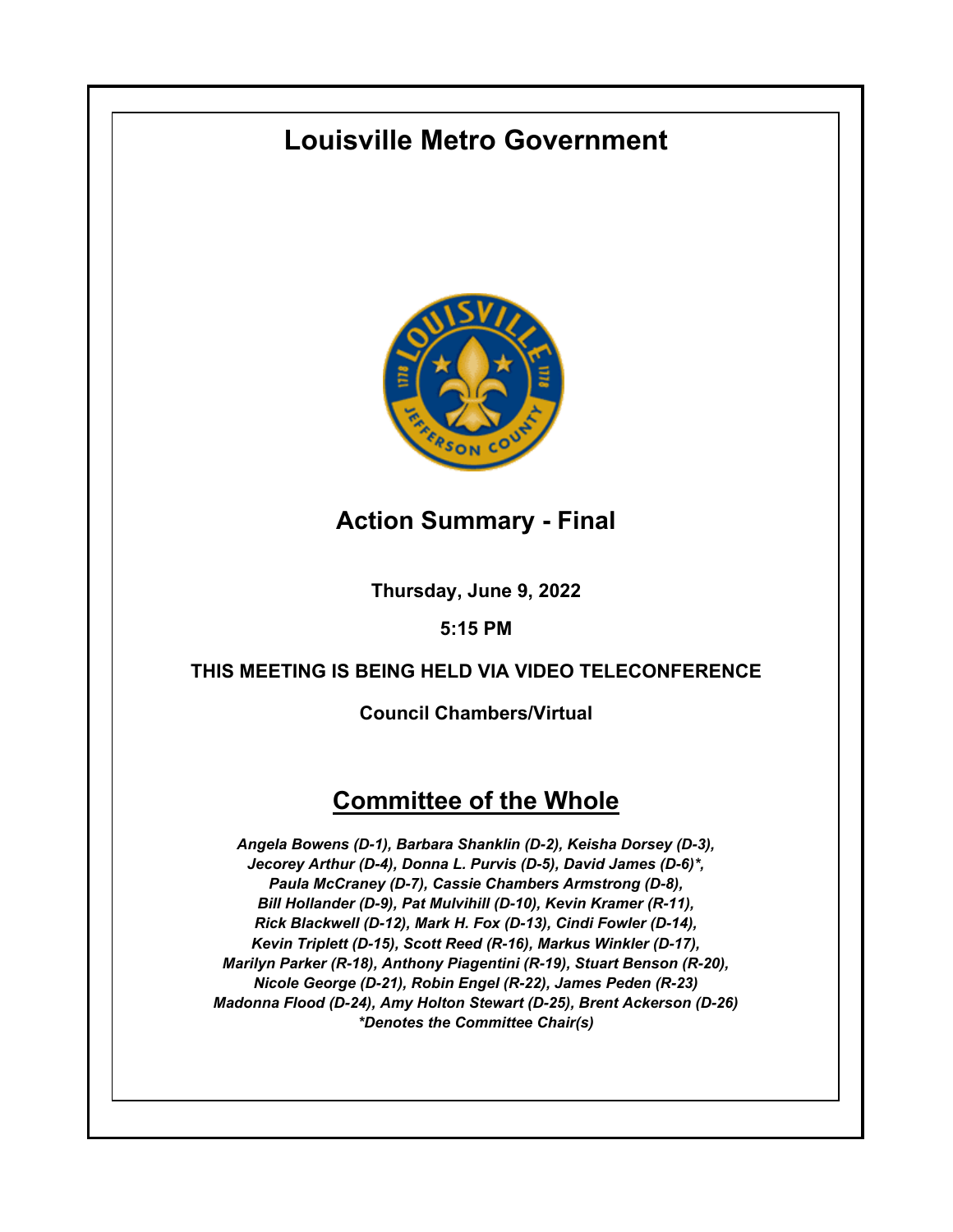#### **Call to Order**

**Clerk's Note: This meeting started late due to technical difficulties.** 

**Council President James called the meeting to order at 5:53 p.m.**

**This meeting was held pursuant to KRS 61.826 and Council Rule 5A. All Council Members attended the meeting in Chambers, except for the following who attended virtually via WebEx:**

- **Council Member Shanklin**
- **Council Member Dorsey**
- **Council Member Purvis**

#### **Roll Call**

#### **A quorum was established.**

|          |     | <b>Present:</b> 22 - Committee Member Angela Bowens (D-1), Committee Member Barbara Shanklin |
|----------|-----|----------------------------------------------------------------------------------------------|
|          |     | (D-2), Committee Member Keisha Dorsey (D-3), Committee Member Jecorey                        |
|          |     | Arthur (D-4), Committee Member Donna L. Purvis (D-5), Council President David                |
|          |     | James (D-6), Committee Member Paula McCraney (D-7), Committee Member                         |
|          |     | Cassie Chambers Armstrong (D-8), Committee Member Bill Hollander (D-9),                      |
|          |     | Committee Member Pat Mulvihill (D-10), Committee Member Kevin Kramer (R-11),                 |
|          |     | Committee Member Rick Blackwell (D-12), Committee Member Mark H. Fox                         |
|          |     | (D-13), Committee Member Cindi Fowler (D-14), Committee Member Kevin Triplett                |
|          |     | (D-15), Committee Member Scott Reed (R-16), Committee Member Marilyn Parker                  |
|          |     | (R-18), Committee Member Anthony Piagentini (R-19), Committee Member Stuart                  |
|          |     | Benson (R-20), Committee Member Madonna Flood (D-24), Committee Member                       |
|          |     | Amy Holton Stewart (D-25), and Committee Member Brent Ackerson (D-26)                        |
| Excused: | 4 - | Committee Member Markus Winkler (D-17), Committee Member Nicole George                       |

(D-21), Committee Member Robin Engel (R-22), and Committee Member James Peden (R-23)

#### **Support Staff**

**Paul Rutherford, Jefferson County Attorney's Office Travis Fiechter, Jefferson County Attorney's Office Kathryn Meador, Jefferson County Attorney's Office Darrin Johnson, Civic Innovation and Technology**

**Clerk(s)**

**Sonya Harward, Clerk Cheryl Woods, Assistant Clerk Lisa Franklin Gray, Assistant Clerk**

#### **Special Discussion**

#### [ID 22-0795](http://louisville.legistar.com/gateway.aspx?m=l&id=/matter.aspx?key=60665)

**From Traditional to Equitable: Reimaging Louisville Metro Government's Code Enforcement Process - Laura Grabowski, Office of Housing and Community Development; and Metro Codes and Regulations**

**This was not discussed.**